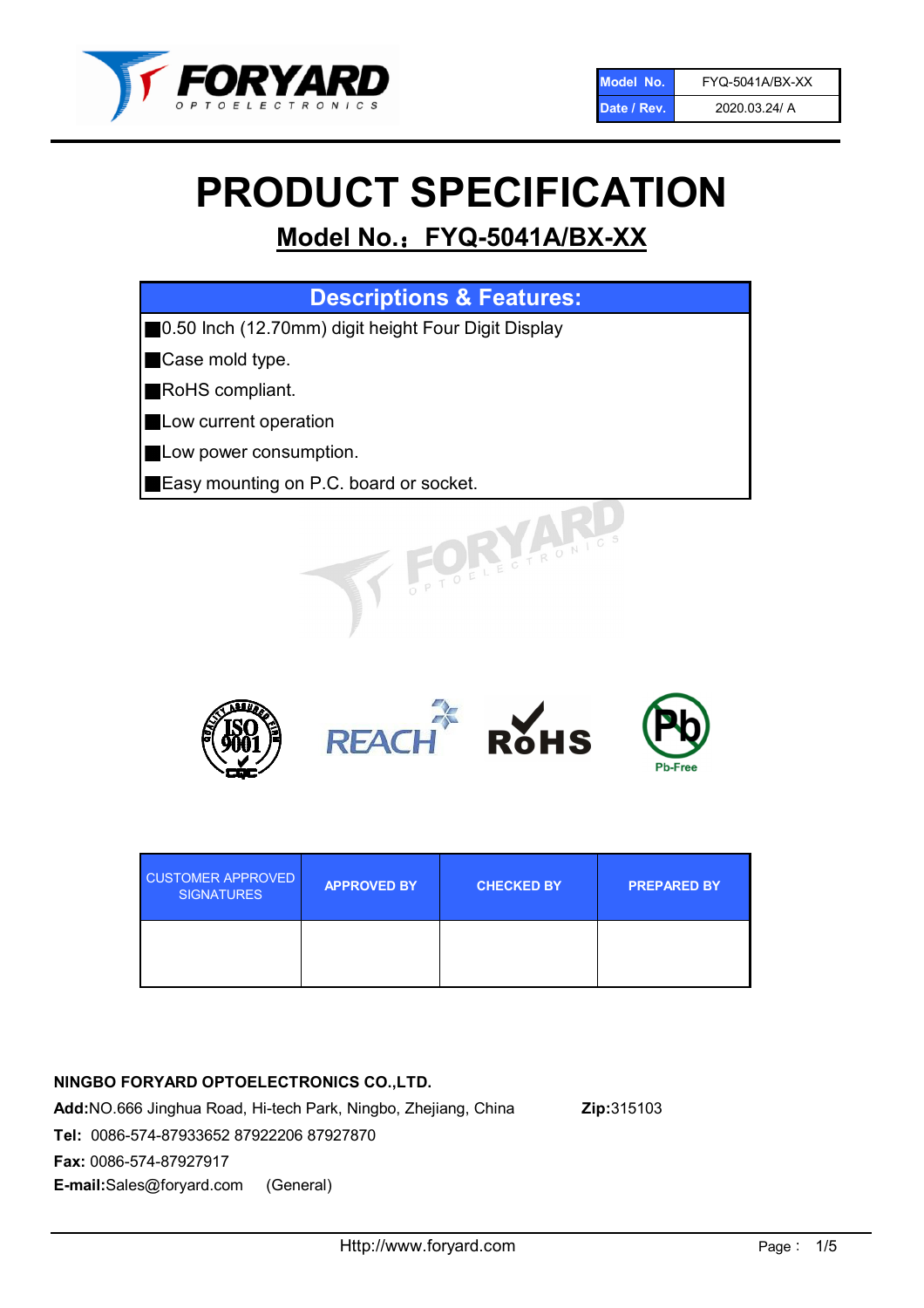

| Model No.   | <b>FYQ-5041A/BX-XX</b> |
|-------------|------------------------|
| Date / Rev. | 2020.03.24/ A          |

# Model No.: FYQ-5041A/BX-XX

# ■ -XX: REF Surface / Epoxy color

| Color<br><b>Number</b>      |                 |                                                   |                              |               |
|-----------------------------|-----------------|---------------------------------------------------|------------------------------|---------------|
| REF Surface Color   O White |                 | $\circ$ Black $\circ$ Gray                        | $\circ$ Red                  | $\circ$ Green |
| Epoxy Color                 | l ⊜ Water Clear | $\mathbin{\varcap}$ White $\mathbin{\varcap}$ Red | $\circ$ Green $\circ$ Yellow |               |

#### ■ Mechanical Dimensions



Notes:

- 1. All pins are Φ0.50[.020]mm
- 2. Dimension in millimeter [inch], tolerance is ±0.25 [.010] and angle is ±1° unless otherwise noted.
- 3. Bending≤Length\*1%.
- 4.The specifications,characteristics and technical data described in the datasheet are subject to change without prior notice.
- 5.The drawing is different from the actual one, please refer to the sample.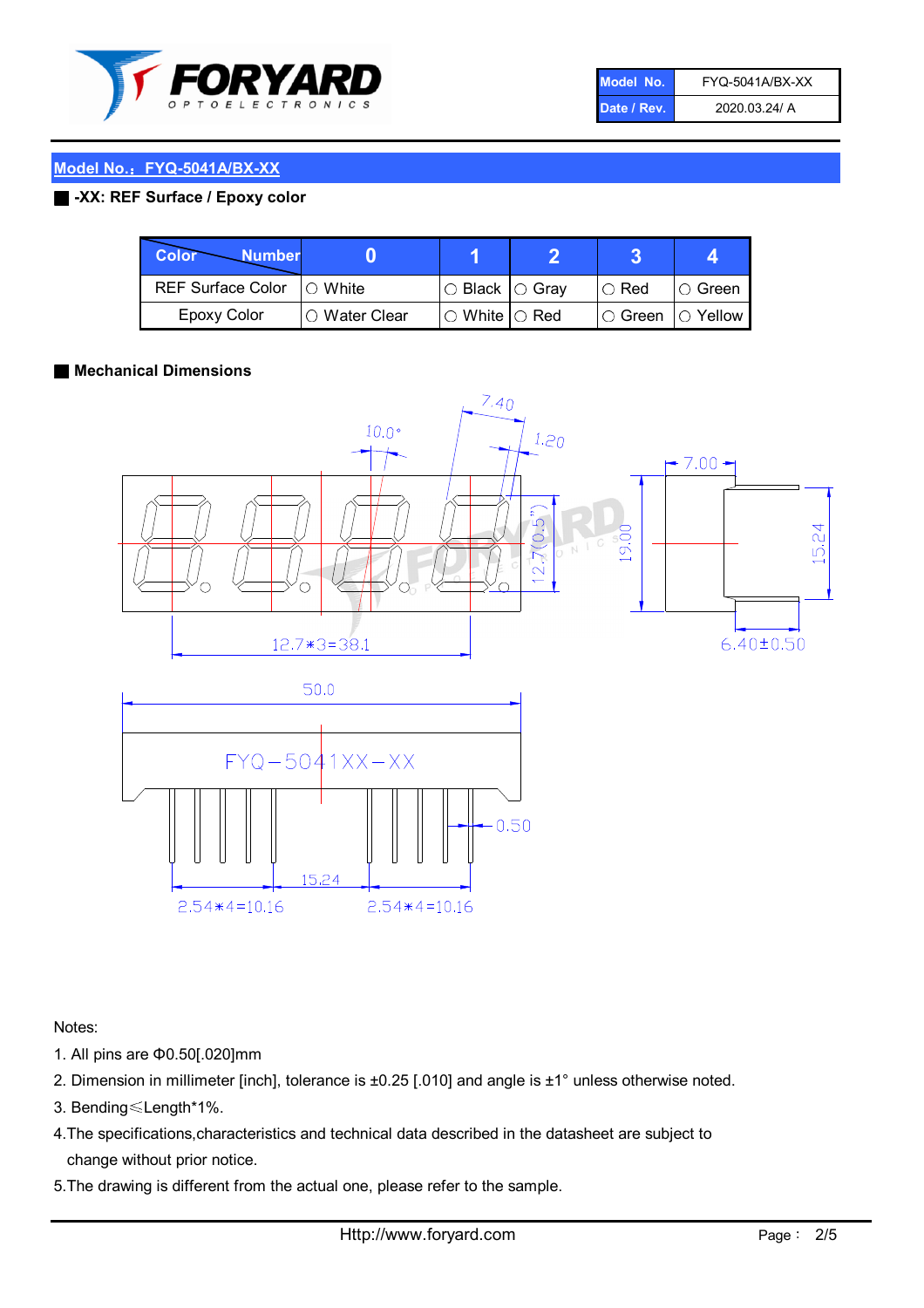

| Model No.   | FYQ-5041A/BX-XX |
|-------------|-----------------|
| Date / Rev. | 2020.03.24/ A   |

# Model No.: FYQ-5041A/BX-XX

■ All Light On Segments Feature & Pin Position



### ■ Internal Circuit Diagrams

FYQ-5041AX



FYQ-5041BX

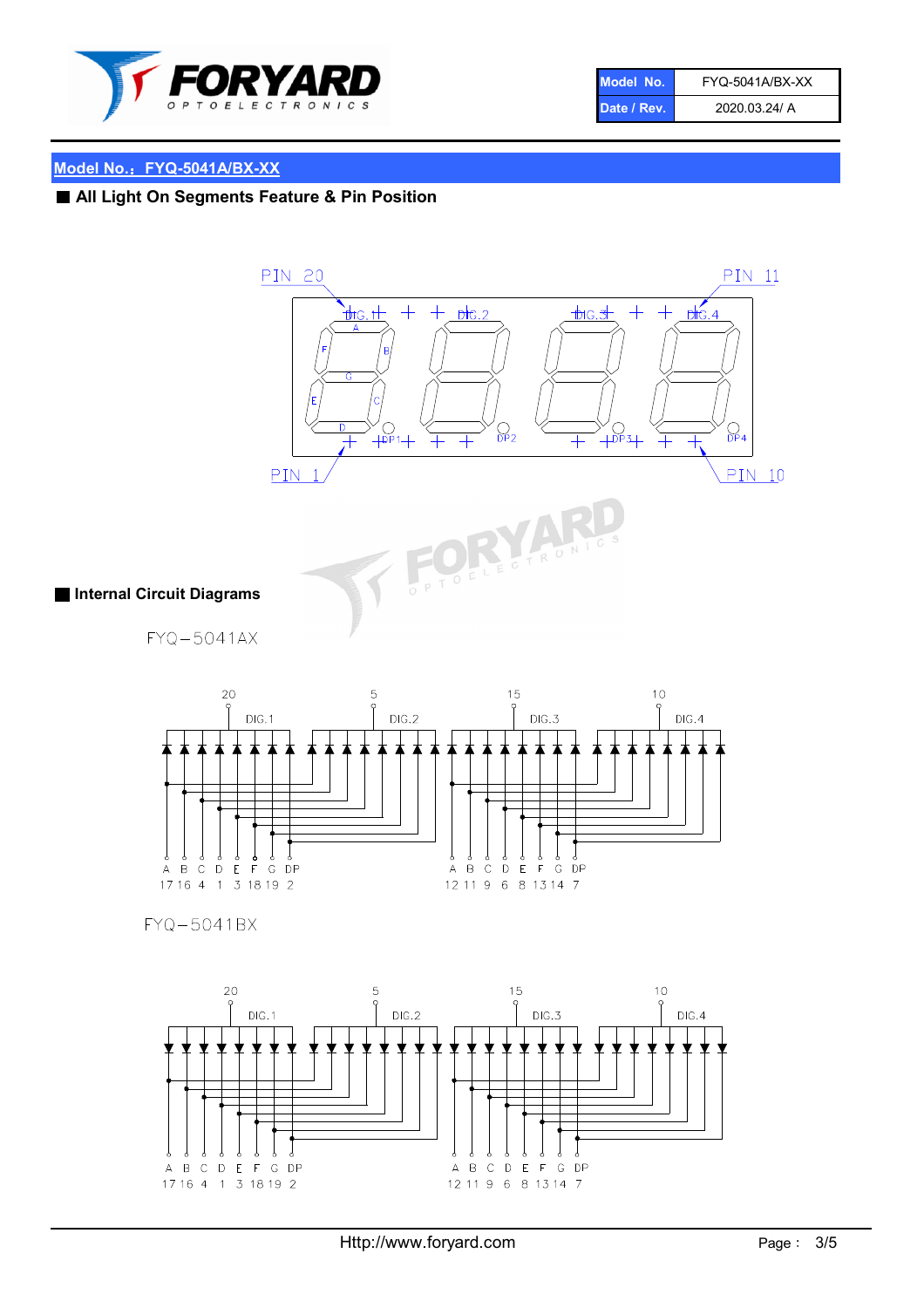

| Model No.   | FYQ-5041A/BX-XX |
|-------------|-----------------|
| Date / Rev. | 2020.03.24/ A   |

(Ta=25℃)

# Model No.: FYQ-5041A/BX-XX

#### Absolute maximum

| solute maximum ratings       |               |                       |              | (Ta=25℃)   |             |
|------------------------------|---------------|-----------------------|--------------|------------|-------------|
| <b>Parameter</b>             | <b>Symbol</b> | <b>Test Condition</b> | <b>Value</b> |            | <b>Unit</b> |
|                              |               |                       | <b>Min</b>   | <b>Max</b> |             |
| Reverse Voltage              | VR            | $IR = 30$             | 5            |            | V           |
| <b>Forward Current</b>       | IF            |                       |              | 30         | mA          |
| Power Dissipation            | Pd            |                       |              | 100        | mW          |
| <b>Pulse Current</b>         | Ipeak         | Duty=0.1mS,1KHz       |              | 150        | mA          |
| <b>Operating Temperature</b> | Topr          |                       | $-40$        | $+85$      | °C          |
| Storage Temperature          | Tstr          |                       | -40          | $+85$      | °C          |

#### ■ Electrical-Optical Characteristics

#### ● Color Code & Chip Characteristics:(Test Condition:IF=10mA)

Typ Max S | Hi $\textsf{Red}$  | AlGaInP | 660nm LE 20nm | 2.00 | 2.50 D | Super Red | AIGaAs/DH | 650nm | 20nm | 2.00 | 2.50 E | Orange | GaAsP | 625nm | 35nm | 2.00 | 2.50 A | Amber | GaAsP | 610nm | 35nm | 2.00 | 2.50 Y | Yellow | GaAsP | 590nm | 35nm | 2.00 | 2.50 G Yellow Green AIGaInP | 570nm | 10nm | 2.00 | 2.50 3.00 3.80 3.00 3.80 W | White | InGaN/GaN | X=0.29,Y=0.30 |CCT:9500K| 3.00 | 3.80 UHR Ultra Hi Red | AlGaInP | 640nm | 20nm | 2.00 | 2.50 UR | Ultra Red | AlGaInP | 635nm | 20nm | 2.00 | 2.50 UE Ultra Orange | AIGaInP | 625nm | 20nm | 2.00 | 2.50 UA Ultra Amber | AIGaInP | 610nm | 20nm | 2.00 | 2.50  $UV$  Ultra Yellow  $\vert$  AlGaInP  $\vert$  590nm  $\vert$  20nm  $\vert$  2.00  $\vert$  2.50  $\text{UG}$  Ultra Yellow Green | AIGaInP | 570nm | 30nm | 2.00 | 2.50 PG Pure Green | InGaN | 520nm | 36nm | 3.00 | 3.80 30nm 3.00 3.80 30nm 3.00 3.80 UW |Ultra White | InGaN/GaN | X=0.29,Y=0.30 |CCT:9500K| 3.00 | 3.80 40~85 60~120~180 40~70 Segment-to-Segment Luminous Intensity ratio(Iv-M) 1.5:1 610nm 9~20(mw) 350~450 470nm 120~180 120~180 Ultra Blue InGaN/GaN InGaN/GaN 9~20(mw) 20~50 280~600 570nm | 30nm | 2.00 | 2.50 | 20~60 470nm 590nm InGaN/GaN B Blue I InGaN 570nm | 10nm | 2.00 | 2.50 | 10~20 30~105 30~135 460nm 520nm Ultra brightness **AlGaInP** AlGaInP 60nm AlGaInP 640nm Peak Wave Length $(\lambda_{\rm P})$ UB 460nm 635nm AlGaInP AlGaInP AlGaInP InGaN/GaN AlGaInP 10~20 Luminous **Intensity** (Iv) Unit:mcd AlGainP 660nm GaAsP GaAsP AlGaAs/DH **Spectral** Line halfwidth (∆λ1/2) 10~20 Standard brightness Forward Voltage(VF) Unit:V 15~30 10~20 625nm GaAsP 590nm **Emitting Color Dice Material** 10~21 610nm

#### Note:

1.Luminous Intensity is based on the Foryard standards.

2.Pay attention about static for InGaN